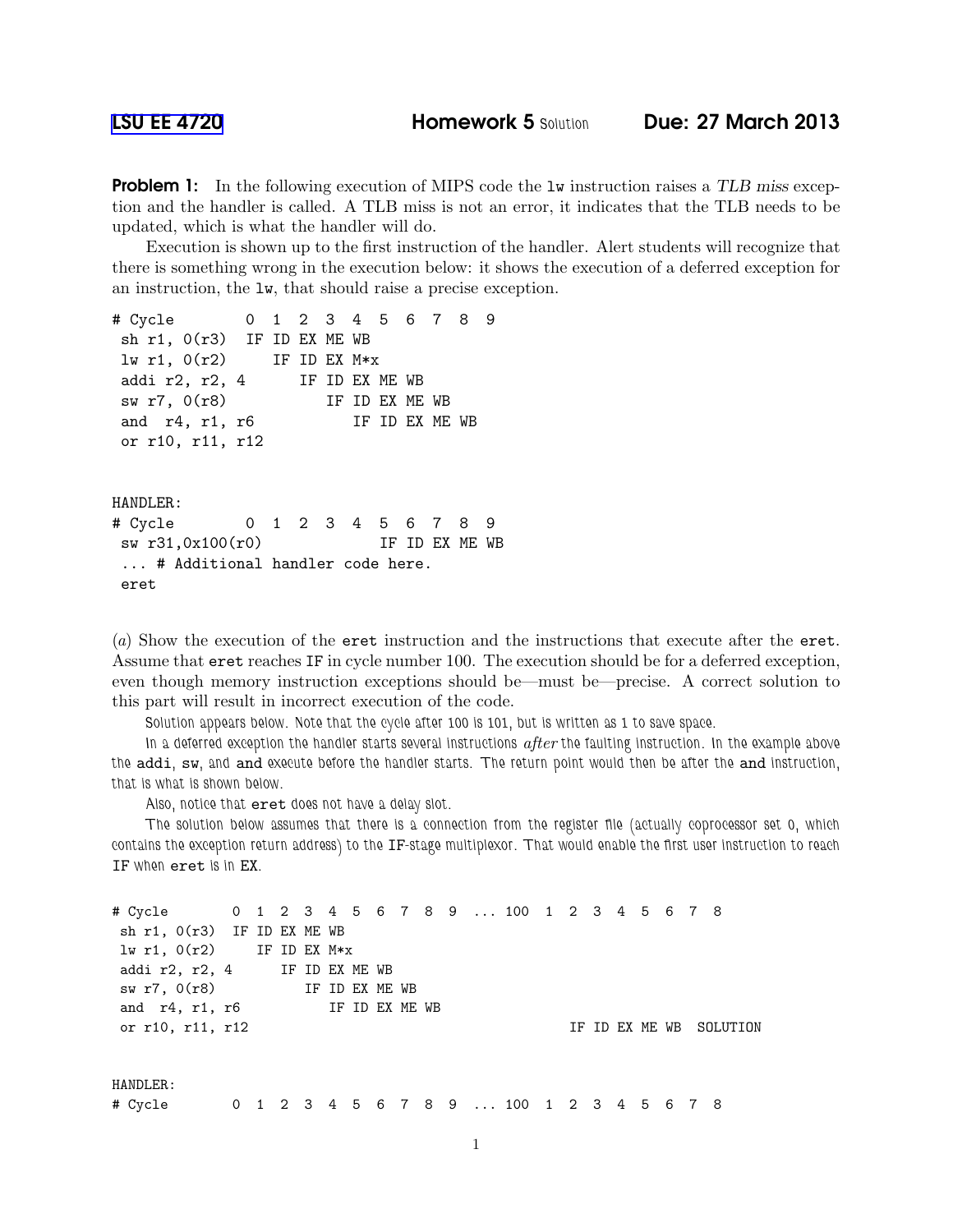```
sw r31,0x100(r0) IF ID EX ME WB
... # Additional handler code here.
eret and the interval of the set of the IF ID EX ME WB SOLUTION
xor IFx
# Cycle 0 1 2 3 4 5 6 7 8 9 ... 100 1 2 3 4 5 6 7 8
```
(b) Suppose the execution above is for a computer on Mars, meaning that there is no fast or cheap way of replacing the hardware, and there is no way to turn on precise exceptions for the lw. Happily, it is possible to re-write the handler. Explain what the handler would have to do so that the code above executes correctly. The handler will know the address of the faulting instruction. Optional: explain why the sw r7 is nothing to worry about, at least in the execution above.

Because the  $1w$  did not make it to writeback,  $r1$  and  $r4$  will have incorrect values when the handler starts. Re-write the handler so that it puts the correct values in  $r1$  and  $r4$  and then returns to the or instruction (as it might for a deferred exception).

The handler will update the TLB, as the original handler did. But then it will load the word from memory that the lw would have loaded, using address  $r2-4$ , and put it in  $r1$ . and then recompute  $r4$ . The sw  $r7$  would only be a problem if it wrote the same address as the lw, making it impossible to retrieve the prior word at that address. However, if the addresses were the same the sw r7 would also raise an exception, so they must be different. After this, execution can return to the or and continue as though nothing happened.

(c) Show the execution of the code above, but this time for a system in which lw raises a precise exception. Start at cycle 0 with the sh instruction, and have the lw raising once again a TLB miss exception. The execution should be in two parts, first from the sh up to the first instruction of the handler, then jump ahead to cycle 100 with eret in IF and continue with whatever instructions remain.

Solution appears below. Since the exception is precise the faulting instruction  $*Iw$ ) and those that follow it are squashed and all instructions before the faulting instruction finishes normally. The handler has the option of re-executing the faulting instruction or skipping it. For a TLB miss the usual practice is to re-execute it.

| SOLUTION                                         |              |  |              |     |                |  |  |                  |     |                |     |   |             |                |                |  |  |
|--------------------------------------------------|--------------|--|--------------|-----|----------------|--|--|------------------|-----|----------------|-----|---|-------------|----------------|----------------|--|--|
| # Cycle 0 1 2 3 4 5 6 7 8 9  100 1 2 3 4 5 6 7 8 |              |  |              |     |                |  |  |                  |     |                |     |   |             |                |                |  |  |
| sh $r1$ , $0(r3)$ IF ID EX ME WB                 |              |  |              |     |                |  |  |                  |     |                |     |   |             |                |                |  |  |
| $1w$ r1, $0(r2)$                                 |              |  | IF ID EX M*x |     |                |  |  |                  |     | TF.            |     |   | ID EX ME WB |                |                |  |  |
| addi $r2$ , $r2$ , $4$ IF ID EXx                 |              |  |              |     |                |  |  |                  |     |                | IF. |   |             | ID EX ME WB    |                |  |  |
| sw r7, 0(r8)                                     |              |  | IF IDx       |     |                |  |  |                  |     |                |     |   |             | IF ID EX ME WB |                |  |  |
| and $r4$ , $r1$ , $r6$                           |              |  |              | IFx |                |  |  |                  |     |                |     |   | ΙF          | ID EX ME WB    |                |  |  |
| or r10, r11, r12                                 |              |  |              |     |                |  |  |                  |     |                |     |   |             |                | IF ID EX ME WB |  |  |
|                                                  |              |  |              |     |                |  |  |                  |     |                |     |   |             |                |                |  |  |
| HANDLER:                                         |              |  |              |     |                |  |  |                  |     |                |     |   |             |                |                |  |  |
| # Cycle 0 1 2 3 4 5 6 7 8 9  100 1 2 3 4 5 6 7 8 |              |  |              |     |                |  |  |                  |     |                |     |   |             |                |                |  |  |
| sw r31,0x100(r0)                                 |              |  |              |     | IF ID EX ME WB |  |  |                  |     |                |     |   |             |                |                |  |  |
| # Additional handler code here.                  |              |  |              |     |                |  |  |                  |     |                |     |   |             |                |                |  |  |
| eret                                             |              |  |              |     |                |  |  |                  |     | IF ID EX ME WB |     |   |             |                |                |  |  |
| xor                                              |              |  |              |     |                |  |  |                  | IFx |                |     |   |             |                |                |  |  |
| # Cycle                                          | $\mathbf{0}$ |  |              |     | 1 2 3 4 5      |  |  | 6 7 8 9  100 1 2 |     |                | 3   | 4 | 5           | 6              | 78             |  |  |

**Problem 2:** Solve Spring 2012 Final Exam Problem 2, which asks for the execution of MIPS floating-point instructions on our FP implementation.